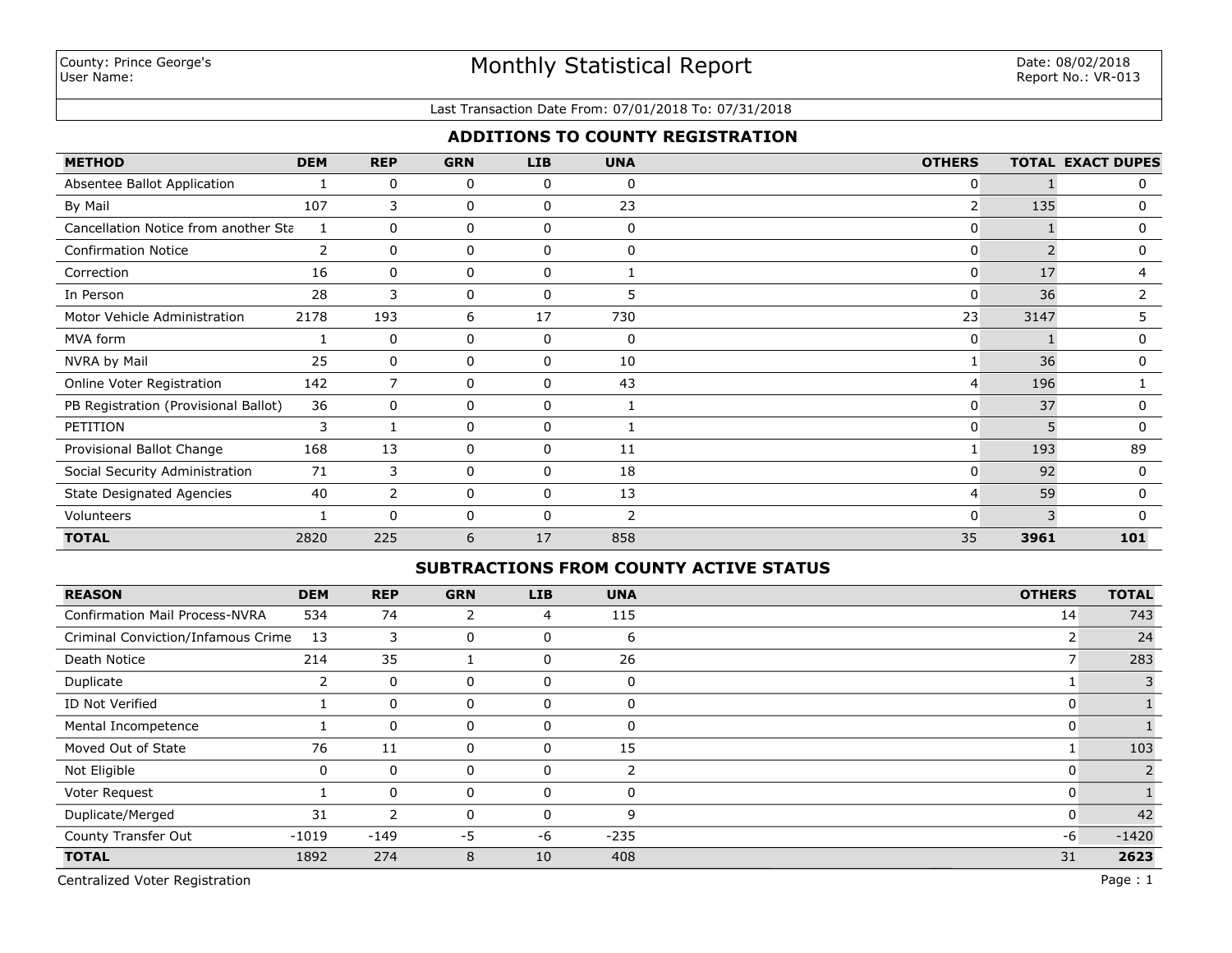Last Transaction Date From: 07/01/2018 To: 07/31/2018

# **AFFILIATION CHANGES**

| <b>CHANGE</b> | <b>DEM</b> | <b>REP</b> | <b>GRN</b> | <b>LIB</b>           | <b>UNA</b> | <b>OTHERS</b> | <b>TOTAL</b> |
|---------------|------------|------------|------------|----------------------|------------|---------------|--------------|
| From          | 352        | 212        | 29         | ີ<br>ے ر             | 1432       | 176           | 2233         |
| To            | 1651       | 170        | --         | $\sim$ $\sim$<br>۔ ۔ | 337        | 40            | 2233         |
| <b>TOTAL</b>  | 1299       | $-42$      | $-1$       | -4                   | $-1095$    | $-136$        | O            |

## **CURRENT ACTIVE REGISTRATION**

| <b>ACTIVITY</b>              | <b>DEM</b> | <b>REP</b> | <b>GRN</b> | <b>LIB</b>   | <b>UNA</b> | <b>OTHERS</b> | <b>TOTAL</b>   |
|------------------------------|------------|------------|------------|--------------|------------|---------------|----------------|
| <b>BEGINNING OF REPORT</b>   | 453350     | 40745      | 1041       | 1629         | 67722      | 11532         | 576019         |
| ADDITIONS $(+)$              | 2820       | 225        | 6          | 17           | 858        | 35            | 3961           |
| REINSTATED (+)               | 99         | 9          | 0          |              | 20         |               | 131            |
| CANCELLED (-)                | $-338$     | $-51$      | $-1$       | <sup>0</sup> | -58        | $-11$         | $-459$         |
| COUNTY TRANSFER OUT (-)      | $-1019$    | $-149$     | -5         | -6           | $-235$     | -6            | $-1420$        |
| AFFILIATION CHANGES (+ OR -) | 1299       | $-42$      | $-17$      | -9           | $-1095$    | $-136$        | $\overline{0}$ |
| * INACTIVATED (-)            | -534       | $-74$      | $-2$       | $-4$         | $-115$     | $-14$         | $-743$         |
| $*$ REACTIVATED $(+)$        | 460        | 12         | $\Omega$   |              | 49         |               | 522            |
| <b>END OF REPORT TOTALS</b>  | 456137     | 40675      | 1022       | 1628         | 67146      | 11403         | 578011         |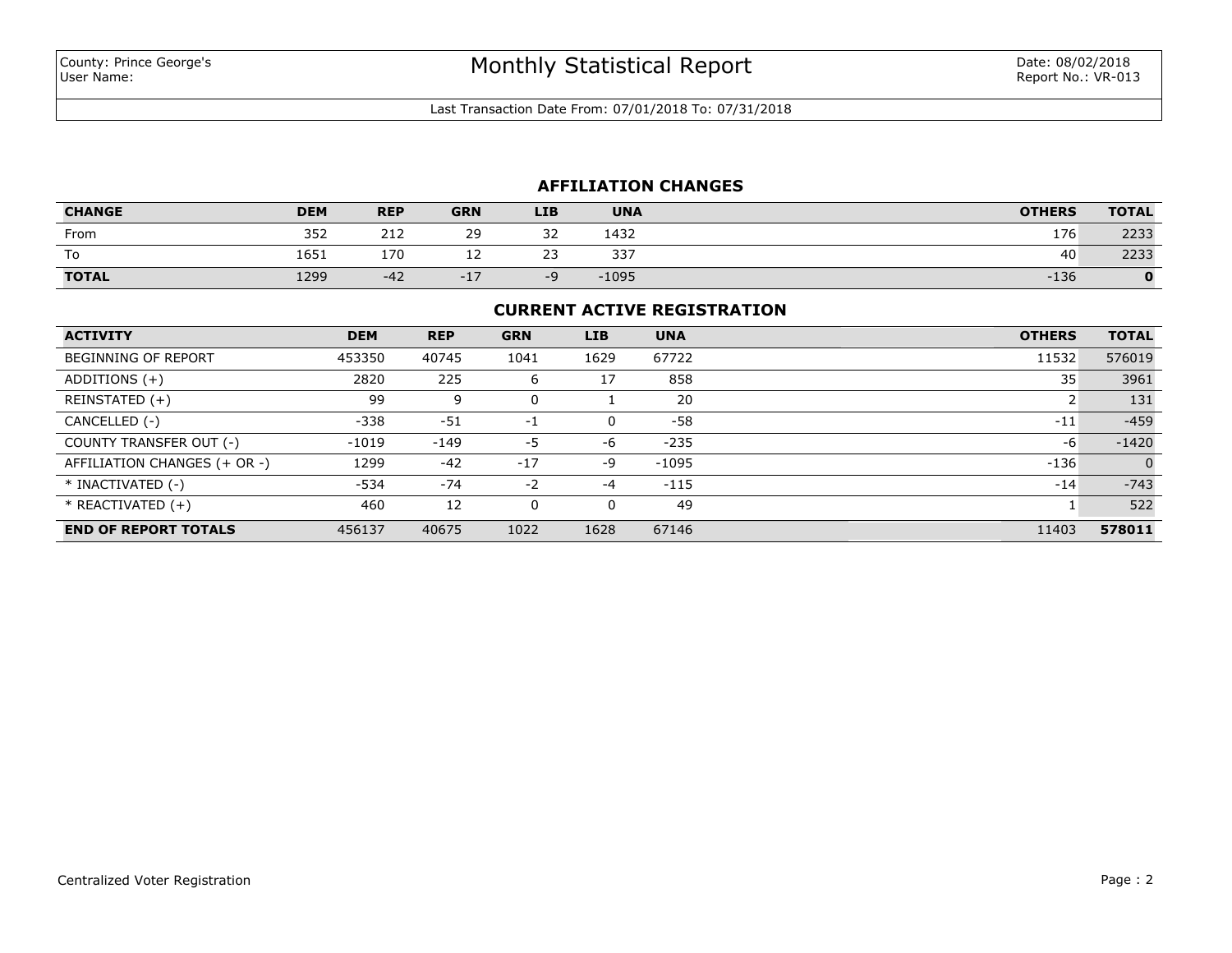#### Last Transaction Date From: 07/01/2018 To: 07/31/2018

### **INACTIVE REGISTRATION**

### **SUBTRACTIONS FROM COUNTY INACTIVE STATUS**

| <b>REASON</b>                    | <b>DEM</b> | <b>REP</b> | <b>GRN</b>  | <b>LIB</b> | <b>UNA</b>   | <b>OTHERS</b>  | <b>TOTAL</b>   |
|----------------------------------|------------|------------|-------------|------------|--------------|----------------|----------------|
| Absentee Ballot Application      |            | 0          | 0           | 0          | 0            | 0              |                |
| By Mail                          |            | 0          | 0           | 0          |              | 0              | 2              |
| <b>Confirmation Notice</b>       |            | 0          | 0           | 0          |              | 0              | $\overline{2}$ |
| Correction                       | 4          | 0          | 0           | 0          | 0            | 0              |                |
| Death Notice                     | 3          | 0          | 0           | 0          | 0            |                |                |
| In Person                        | 3          | 0          | 0           | 0          | 0            | 0              | 3              |
| Motor Vehicle Administration     | 114        | 8          | 0           | 0          | 19           | $\overline{2}$ | 143            |
| Moved Out of State               | 45         | 17         | 0           | 0          | 18           |                | 81             |
| Online Voter Registration        | 14         | 0          | $\mathbf 0$ | 0          | $\mathbf{1}$ | 0              | 15             |
| Provisional Ballot Change        | 27         |            | 0           | 0          | 3            | 0              | 31             |
| <b>State Designated Agencies</b> | 12         | 0          | 0           | 0          | 0            | 0              | $12$           |
| Duplicate/Merged                 |            | 0          | 0           | 0          | 0            | 0              |                |
| County Transfer Out              | $-50$      | $-8$       | $-1$        | -1         | $-10$        | -1             | $-71$          |
| <b>TOTAL</b>                     | 276        | 34         |             |            | 53           | 5              | 370            |

## **CURRENT INACTIVE REGISTRATION**

| <b>ACTIVITY</b>              | <b>DEM</b> | <b>REP</b> | <b>GRN</b> | <b>LIB</b> | <b>UNA</b> | <b>OTHERS</b> | <b>TOTAL</b>   |
|------------------------------|------------|------------|------------|------------|------------|---------------|----------------|
| <b>BEGINNING OF REPORT</b>   | 31975      | 3348       | 88         | 169        | 6321       | 926           | 42827          |
| $*$ INACTIVATED $(+)$        | 534        | 74         |            | 4          | 115        | 14            | 743            |
| *REACTIVATED (-)             | $-473$     | $-13$      |            | 0          | -34        | $-2$          | $-522$         |
| COUNTY TRANSFER OUT (-)      | $-50$      | -8         | - 1        | $-1$       | $-10$      | $-1$          | $-71$          |
| AFFILIATION CHANGES (+ OR -) |            | 0          |            |            | 0          | -1            | $\overline{0}$ |
| CANCELLED FROM INACTIVE (-)  | $-49$      | $-17$      |            | 0          | $-18$      | -2            | $-86$          |
| PENDING FROM INACTIVE (-)    |            | 0          |            |            | 0          |               | $\Omega$       |
| <b>TOTAL INACTIVE</b>        | 31938      | 3384       | 89         | 172        | 6374       | 934           | 42891          |

## **ACTIVE AND INACTIVE REGISTRATION TOTAL REGISTRATION RECORDS**

| <b>ACTIVITY</b> | <b>DEM</b> | <b>REP</b> | <b>GRN</b> | <b>LIB</b> | <b>UNA</b> |  | <b>OTHERS</b> | <b>TOTAL</b> |
|-----------------|------------|------------|------------|------------|------------|--|---------------|--------------|
|                 |            |            |            |            |            |  |               |              |